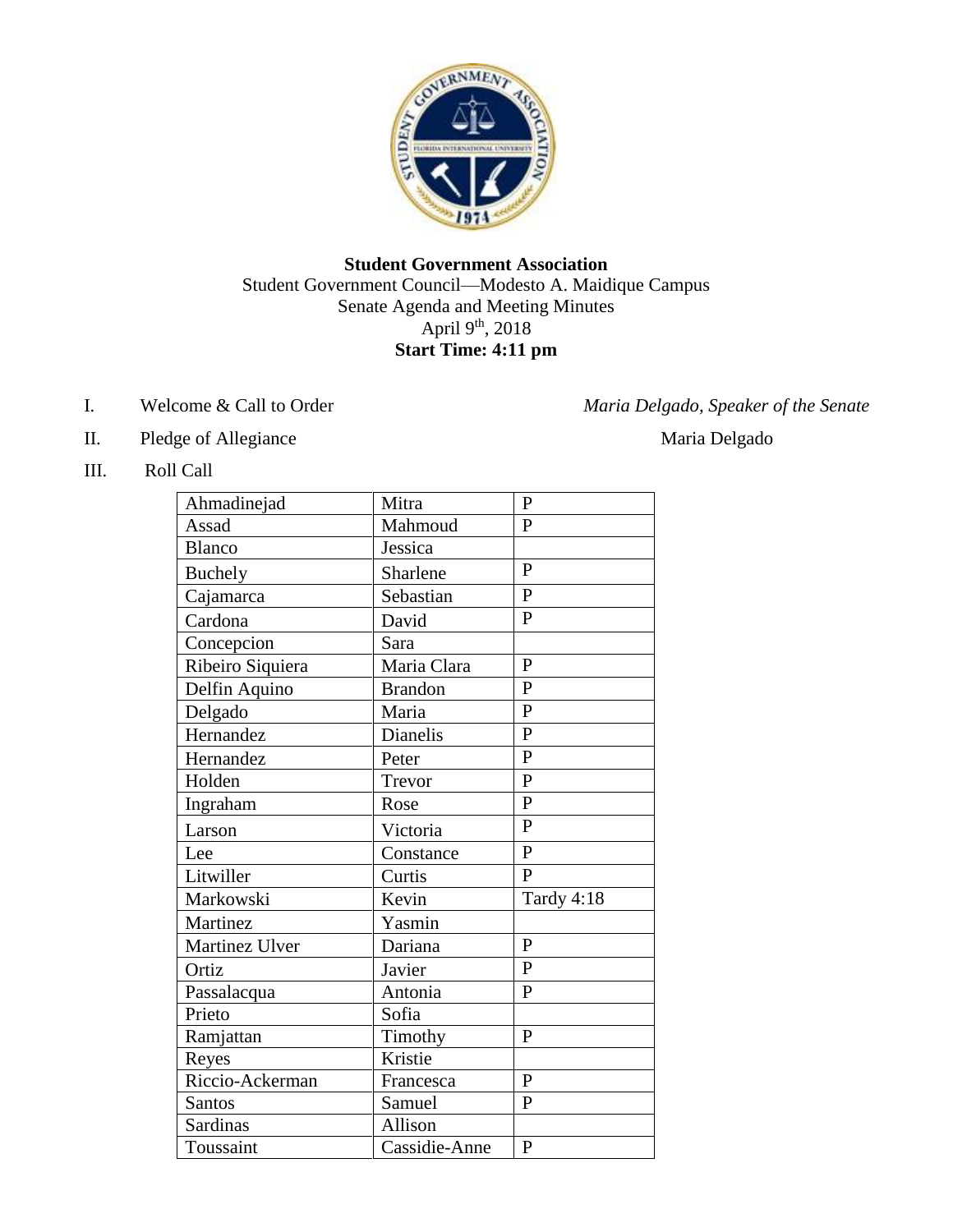| Vera   | Bertha  |  |
|--------|---------|--|
| Vargas | Paulo   |  |
| Watson | Aujanae |  |
| 25/32  |         |  |

- IV. Approval of the minutes
	- A. Senator Aquino moves to approve last week's minutes. Senator Larson seconds. Motion passes.
- V. Old Business
- VI. New Business
	- A. GPSC Presentation
		- i. GSAW (10 minutes)
		- ii. Sahar Ajabshir (5-10 minutes)
	- B. Confirmation of Associate Justice
		- i. Jenelly Perez
			- a. Senator Markowski moves to end question and answer period. Senator Passalcqua seconds. Motion passes.

| Ahmadinejad      | Mitra          | $\mathbf Y$ |
|------------------|----------------|-------------|
| Assad            | Mahmoud        | Y           |
| <b>Blanco</b>    | Jessica        |             |
| <b>Buchely</b>   | Sharlene       | $\mathbf Y$ |
| Cajamarca        | Sebastian      | $\mathbf Y$ |
| Cardona          | David          | Y           |
| Concepcion       | Sara           |             |
| Ribeiro Siquiera | Maria Clara    | Y           |
| Delfin Aquino    | <b>Brandon</b> | $\mathbf Y$ |
| Delgado          | Maria          | $\mathbf Y$ |
| Hernandez        | Dianelis       | Y           |
| Hernandez        | Peter          | Y           |
| Holden           | Trevor         | Y           |
| Ingraham         | Rose           | $\mathbf Y$ |
| Larson           | Victoria       | $\mathbf Y$ |
| Lee              | Constance      | $\mathbf Y$ |
| Litwiller        | Curtis         | Y           |
| Markowski        | Kevin          |             |
| Martinez         | Yasmin         |             |
| Martinez Ulver   | Dariana        | $\mathbf Y$ |
| Ortiz            | Javier         | Y           |
| Passalacqua      | Antonia        | Y           |
| Prieto           | Sofia          |             |
| Ramjattan        | Timothy        | Y           |
| Reyes            | Kristie        |             |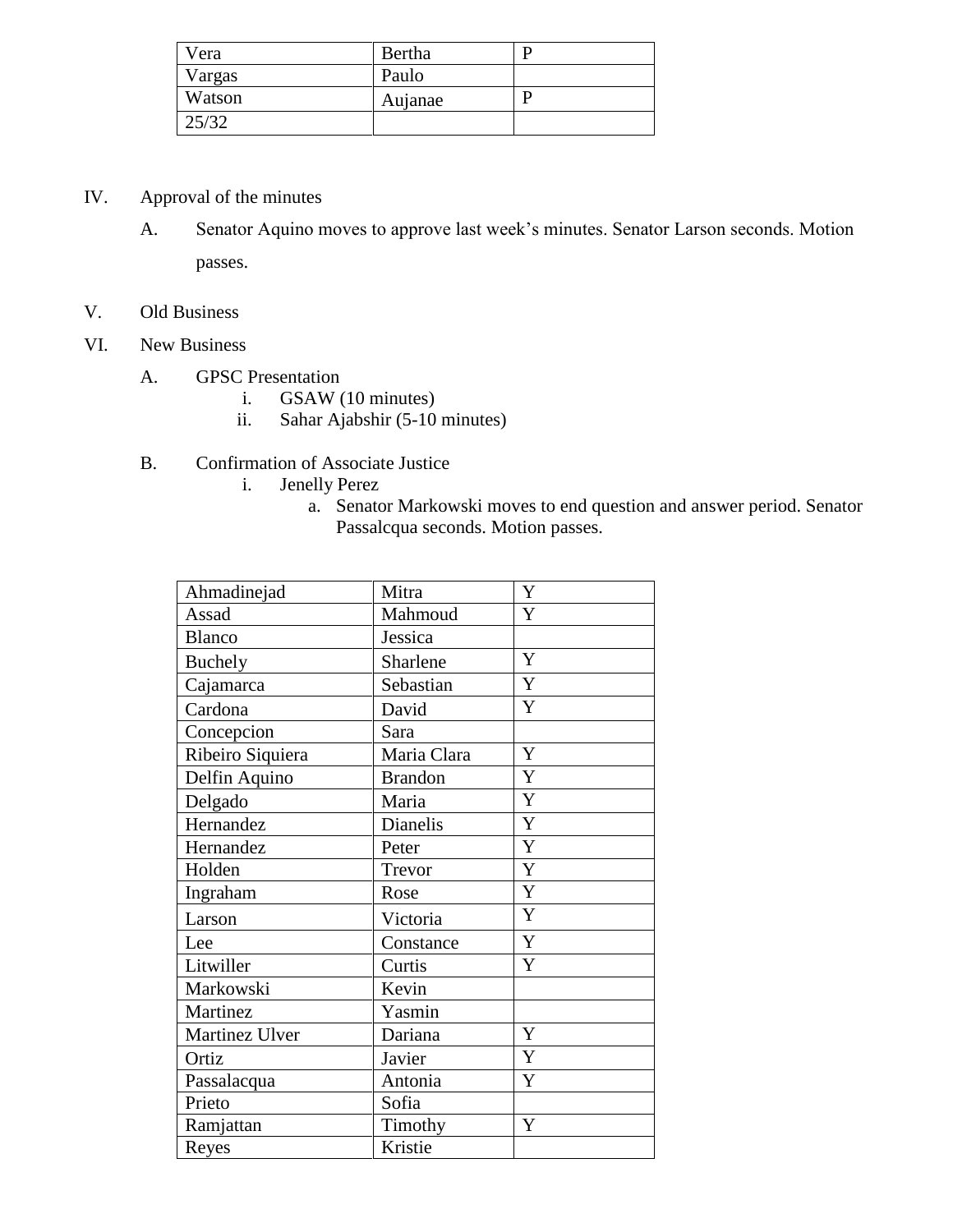| Riccio-Ackerman | Francesca          | Y |
|-----------------|--------------------|---|
| Santos          | Samuel             | Y |
| Sardinas        | Allison            |   |
| Toussaint       | Cassidie-Anne      | Y |
| Vera            | Bertha             | N |
| Vargas          | Paulo              |   |
| Watson          | Aujanae            | Y |
| $23 - 1 - 0$    |                    |   |
| п.<br>$\sim$    | $\sim$<br>1.22.1.0 |   |

b. Confirmed: 23-1-0

- C. Senator Aquino moves to suspend rules. Senator Peter Hernandez seconds. Motion passes.
- D. Senator Aquino moves to add SB 1805 to item G. Senator Passalacqua seconds. Motion passes.

#### E. SB 1803—THE EMOLUMENT REFORM ACT OF 2018

1. Senator Peter Hernandez moves to bypass second reading. Senator Toussaint seconds. Motion passes.

| Ahmadinejad      | Mitra          | Y                     |
|------------------|----------------|-----------------------|
| Assad            | Mahmoud        | Y                     |
| <b>Blanco</b>    | Jessica        |                       |
| <b>Buchely</b>   | Sharlene       | N                     |
| Cajamarca        | Sebastian      | Y                     |
| Cardona          | David          | N                     |
| Concepcion       | Sara           |                       |
| Ribeiro Siquiera | Maria Clara    | $\overline{Y}$        |
| Delfin Aquino    | <b>Brandon</b> | $\overline{\text{Y}}$ |
| Delgado          | Maria          | $\overline{A}$        |
| Hernandez        | Dianelis       | $\overline{A}$        |
| Hernandez        | Peter          | Y                     |
| Holden           | Trevor         | $\overline{N}$        |
| Ingraham         | Rose           | $\overline{N}$        |
| Larson           | Victoria       | Y                     |
| Lee              | Constance      | Y                     |
| Litwiller        | Curtis         | Y                     |
| Markowski        | Kevin          | Y                     |
| Martinez         | Yasmin         |                       |
| Martinez Ulver   | Dariana        | $\mathbf{A}$          |
| Ortiz            | Javier         | $\overline{\text{Y}}$ |
| Passalacqua      | Antonia        | Y                     |
| Prieto           | Sofia          |                       |
| Ramjattan        | Timothy        | Y                     |
| Reyes            | Kristie        |                       |
| Riccio-Ackerman  | Francesca      | Y                     |
| Santos           | Samuel         | $\mathbf N$           |
| Sardinas         | Allison        |                       |
| Toussaint        | Cassidie-Anne  | N                     |
| Vera             | Bertha         | $\overline{\text{Y}}$ |
| Vargas           | Paulo          |                       |
| Watson           | Aujanae        | $\overline{A}$        |

2. Riccio moves to table indefinitely. Senator Ortiz seconds.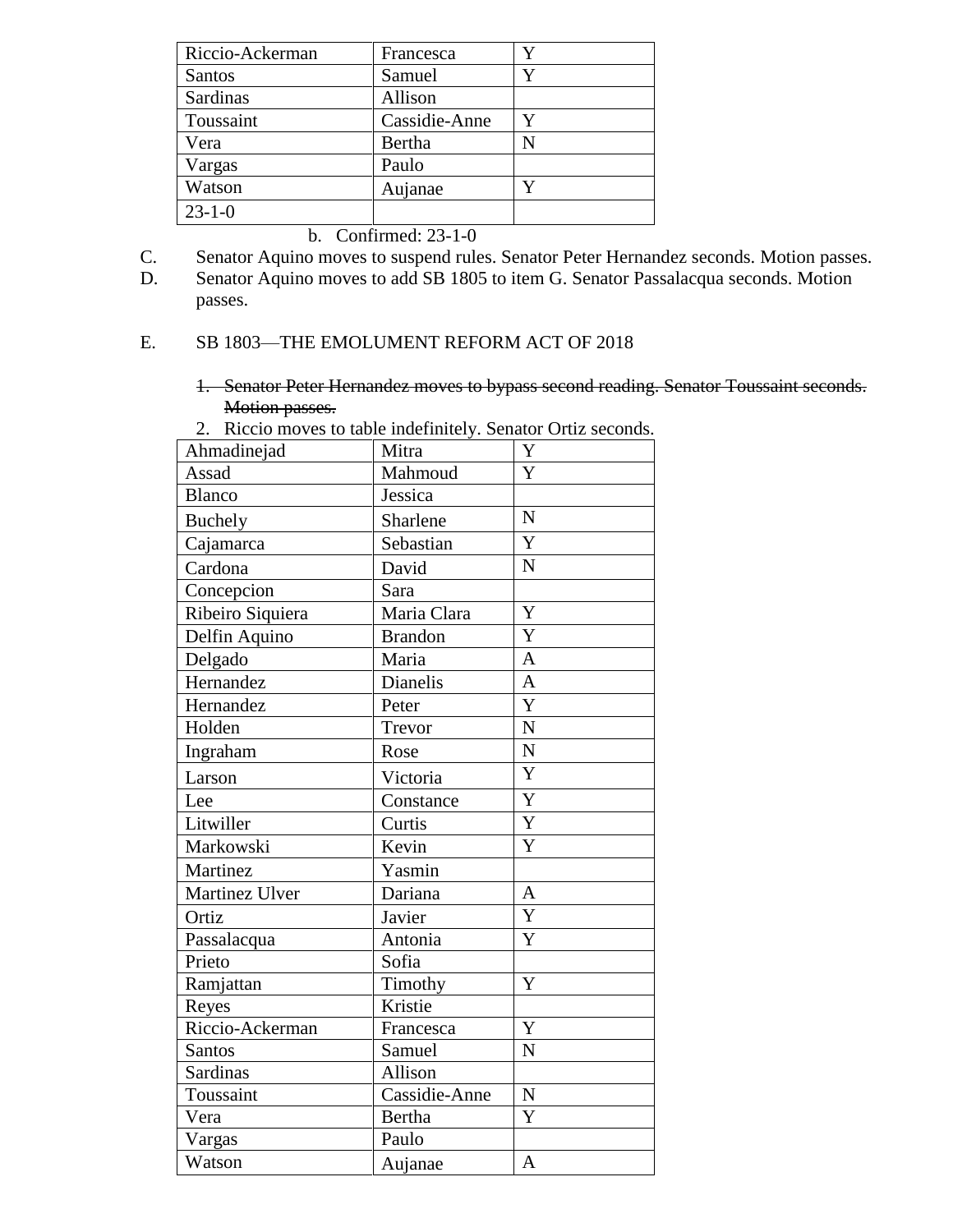| $\sim$ $\sim$  |  |
|----------------|--|
| M <sub>0</sub> |  |

Motion passes

# F. SB 1804—A BILL TO UPDATE AGENCIES AND BUREAUS

1. Senator Aquino moves to bypass second reading. Senator Larson seconds. Motion passes.

| Ahmadinejad        | Mitra          | Y                     |
|--------------------|----------------|-----------------------|
| Assad              | Mahmoud        | Ý                     |
| <b>Blanco</b>      | Jessica        |                       |
| Buchely            | Sharlene       | Y                     |
| Cajamarca          | Sebastian      | Y                     |
| Cardona            | David          | Y                     |
| Concepcion         | Sara           |                       |
| Ribeiro Siquiera   | Maria Clara    | Y                     |
| Delfin Aquino      | <b>Brandon</b> | $\overline{\text{Y}}$ |
| Delgado            | Maria          | $\overline{Y}$        |
| Hernandez          | Dianelis       | $\overline{Y}$        |
| Hernandez          | Peter          | $\overline{Y}$        |
| Holden             | Trevor         | Y                     |
| Ingraham           | Rose           | $\overline{\text{Y}}$ |
| Larson             | Victoria       | Y                     |
| Lee                | Constance      | Y                     |
| Litwiller          | Curtis         | Y                     |
| Markowski          | Kevin          | Y                     |
| Martinez           | Yasmin         |                       |
| Martinez Ulver     | Dariana        | Y                     |
| Ortiz              | Javier         | $\overline{Y}$        |
| Passalacqua        | Antonia        | Y                     |
| Prieto             | Sofia          |                       |
| Ramjattan          | Timothy        | Y                     |
| Reyes              | Kristie        |                       |
| Riccio-Ackerman    | Francesca      | Y                     |
| <b>Santos</b>      | Samuel         | Y                     |
| <b>Sardinas</b>    | Allison        |                       |
| Toussaint          | Cassidie-Anne  | $\mathbf{A}$          |
| Vera               | <b>Bertha</b>  | Y                     |
| Vargas             | Paulo          |                       |
| Watson             | Aujanae        | Y                     |
| $\frac{1}{24-0-1}$ |                |                       |

2. Bill Passed

G. SB 1805 – A Special Act to Establish Agencies and Councils

1. Senator Ingraham moves to bypass second reading. Senator Larson seconds. Motion passes.

| Ahmadinejad   | Mitra     |  |
|---------------|-----------|--|
| Assad         | Mahmoud   |  |
| <b>Blanco</b> | Jessica   |  |
| Buchely       | Sharlene  |  |
| Cajamarca     | Sebastian |  |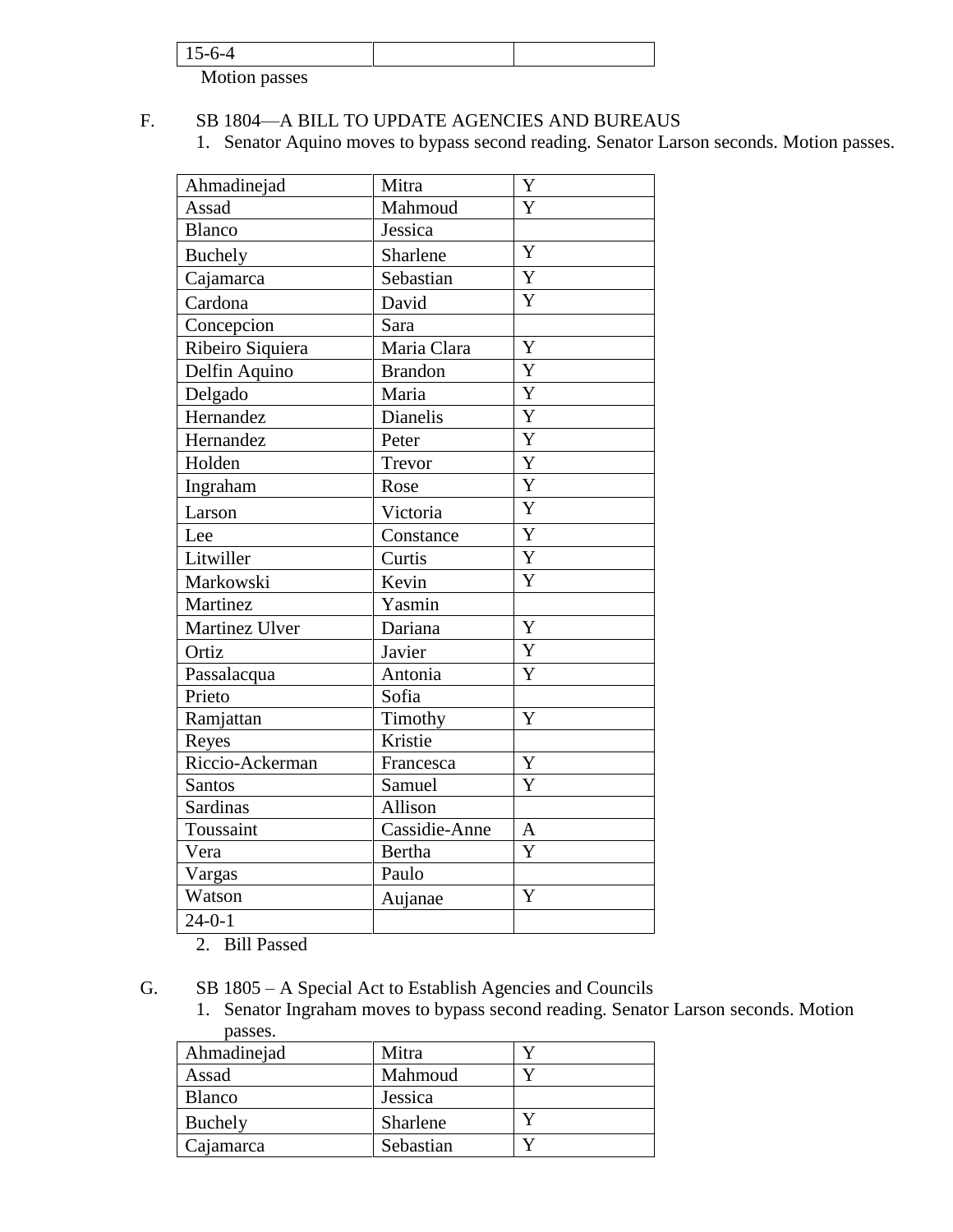| Cardona          | David           | Y              |
|------------------|-----------------|----------------|
| Concepcion       | Sara            |                |
| Ribeiro Siquiera | Maria Clara     | Y              |
| Delfin Aquino    | <b>Brandon</b>  | Y              |
| Delgado          | Maria           | $\overline{Y}$ |
| Hernandez        | <b>Dianelis</b> | $\overline{Y}$ |
| Hernandez        | Peter           | Y              |
| Holden           | Trevor          | Y              |
| Ingraham         | Rose            | $\overline{Y}$ |
| Larson           | Victoria        | $\overline{A}$ |
| Lee              | Constance       | Y              |
| Litwiller        | Curtis          | $\mathbf Y$    |
| Markowski        | Kevin           | $\overline{A}$ |
| Martinez         | Yasmin          |                |
| Martinez Ulver   | Dariana         | $\overline{Y}$ |
| Ortiz            | Javier          | Y              |
| Passalacqua      | Antonia         | Y              |
| Prieto           | Sofia           |                |
| Ramjattan        | Timothy         | A              |
| Reyes            | Kristie         |                |
| Riccio-Ackerman  | Francesca       | $\mathbf Y$    |
| <b>Santos</b>    | Samuel          | Y              |
| <b>Sardinas</b>  | Allison         |                |
| Toussaint        | Cassidie-Anne   | $\overline{N}$ |
| Vera             | <b>Bertha</b>   | Y              |
| Vargas           | Paulo           |                |
| Watson           | Aujanae         | Y              |
| $21 - 1 - 3$     |                 |                |
| 2.               |                 |                |

H. SR 1804—A RESOLUTION FOR ENDORSEMENT OF LUIS PEREZ FOR "HIRE ME LUIS"

I. SR 1805—A Resolution to establish student relations committee at Florida international university

- J. U Wide Finance Committee Bill
	- 1. Senator Buchely moves to bypass second reading. Senator Aquino seconds. Motion passes.

| Ahmadinejad      | Mitra          | Y |
|------------------|----------------|---|
| Assad            | Mahmoud        | Y |
| <b>Blanco</b>    | Jessica        |   |
| Buchely          | Sharlene       | Y |
| Cajamarca        | Sebastian      | Y |
| Cardona          | David          | Y |
| Concepcion       | Sara           |   |
| Ribeiro Siquiera | Maria Clara    |   |
| Delfin Aquino    | <b>Brandon</b> | Y |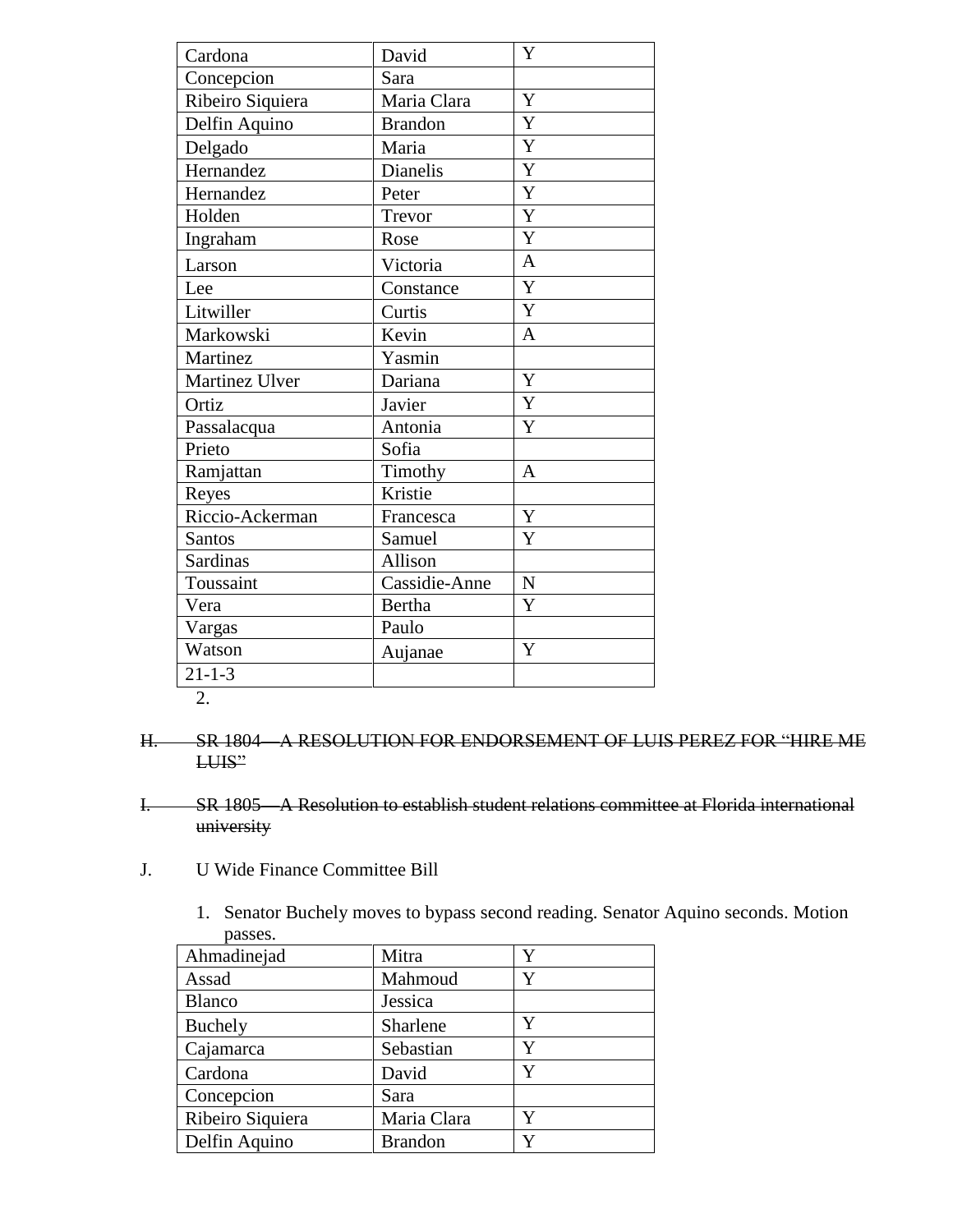| Delgado         | Maria         | Y            |
|-----------------|---------------|--------------|
| Hernandez       | Dianelis      | Y            |
| Hernandez       | Peter         | Y            |
| Holden          | Trevor        | Y            |
| Ingraham        | Rose          | Y            |
| Larson          | Victoria      | $\mathbf N$  |
| Lee             | Constance     | Y            |
| Litwiller       | Curtis        | $\mathbf{A}$ |
| Markowski       | Kevin         | N            |
| Martinez        | Yasmin        |              |
| Martinez Ulver  | Dariana       | Y            |
| Ortiz           | Javier        | A            |
| Passalacqua     | Antonia       | A            |
| Prieto          | Sofia         |              |
| Ramjattan       | Timothy       | N            |
| Reyes           | Kristie       |              |
| Riccio-Ackerman | Francesca     | Y            |
| Santos          | Samuel        | Y            |
| Sardinas        | Allison       |              |
| Toussaint       | Cassidie-Anne | $\mathbf N$  |
| Vera            | Bertha        | Y            |
| Vargas          | Paulo         |              |
| Watson          | Aujanae       | A            |
| $17 - 4 - 4$    |               |              |
|                 |               |              |

2. Bill passed

### VII. Reports

- A. Speaker of the Senate
	- If you have any more questions, please email at sgaspeaker@fiu.edu
- B. Speaker Pro Tempore of the Senate
	- If you have any more questions, please email at sgaprotemp@fiu.edu

## C. President

- If you have any more questions, please email at krschmid@fiu.edu
- D. Vice President
	- If you have any more questions, please email at jsirven@fiu.edu
- E. Chief of Staff
	- i. End of the Year Banquet
		- o Don't forget to RSVP
	- If you have any more questions, please email at sgachief@fiu.edu
- F. Chief Justice
	- If you have any more questions, please email at sgajud@fiu.edu